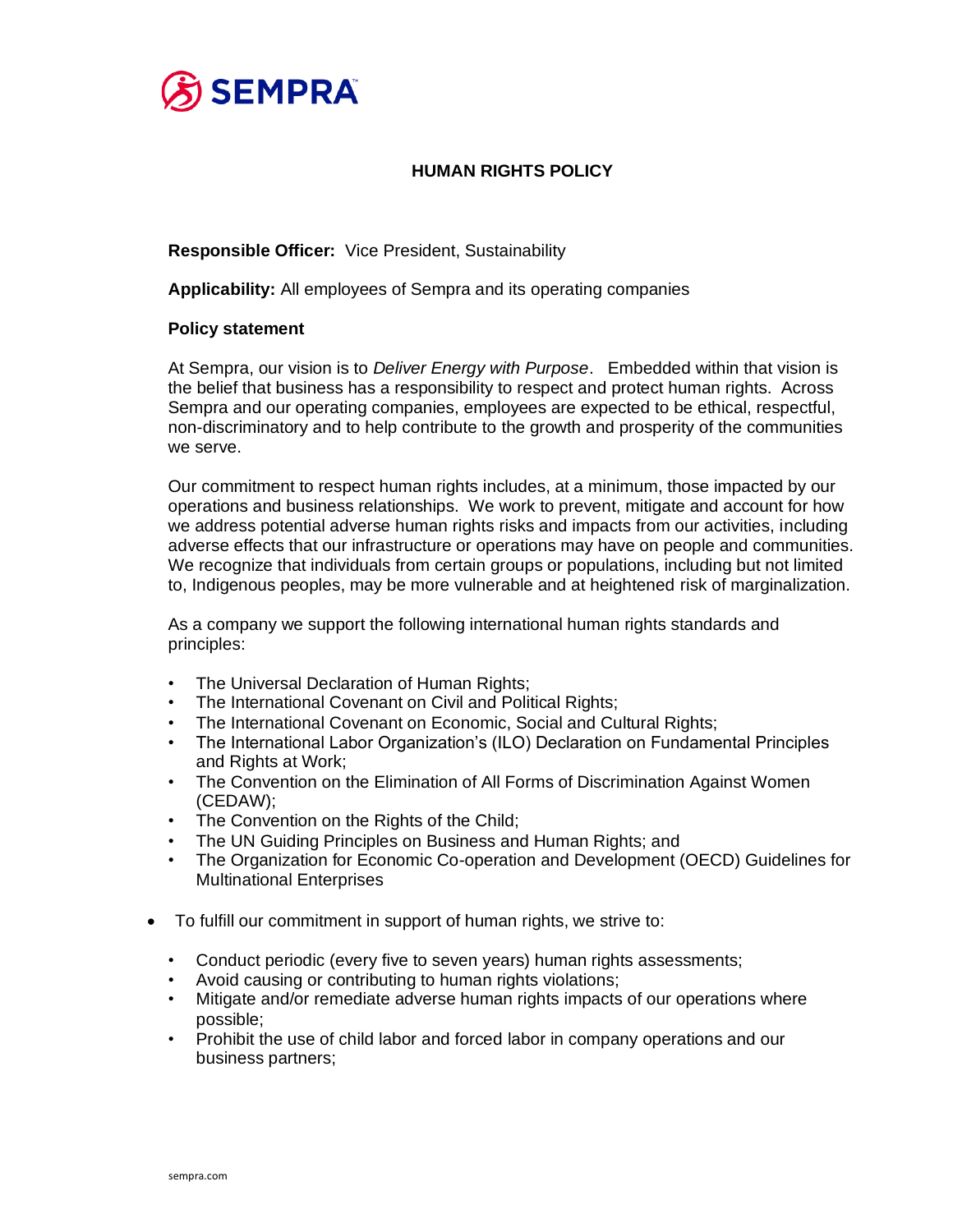- Articulate our expectations with respect to human rights to our suppliers and business partners and request attestations or certifications from vendors where they acknowledge to abide and comply with the same Human Rights values of Sempra;
- Promote a formal grievance mechanism;
- Be transparent and communicate our efforts, successes and challenges related to human rights; and
- Engage in meaningful consultation with potentially affected groups and other relevant stakeholders or their representative organizations, as well as independent experts with knowledge of human rights risks globally as a way to understand concerns and anticipate and proactively address any potential emergent risks.

### *Grievance mechanism*

If an employee, business partner, supplier, customer or other stakeholder witnesses or learns of any incident that may involve a violation of this policy, they can report their concern or grievance, anonymously if desired, via Sempra's Ethics & Compliance Helpline, available 24 hours a day, seven days a week:

#### [www.SempraEthics.com](http://www.sempraethics.com/)

United States: 800-793-7723 Mexico: 001-770-582-5249

Every report made to the Helpline is investigated. We do not tolerate retaliation against individuals who report concerns in good faith.

In addition to the Ethics & Compliance Helpline, employees may report a concern to their immediate supervisor; the next level of management above their supervisor; the Corporate Compliance Department; the Human Resources Department; or our Chief Ethics Officer.

### *Verification and Transparency*

Sempra will conduct periodic (roughly every five to seven years) human rights impact assessments with the aim to review alleged violations; review the processes and systems used to identify and investigate alleged violations and use due diligence and monitoring for continuous improvement. Sempra Energy will also report to the public on its human rightsrelated commitments consistent with this Human Rights Policy and as part of its annual Sustainability Report.

# **Background**

Respect for human rights is essential to the sustainability of a business. Private enterprise plays a fundamental role in tackling human rights challenges, in collaboration with government where possible. Transparency on key topics such as human rights enables informed decision-making and builds trust with shareholders, customers, community leaders, employees, business partners, suppliers and other stakeholders. These stakeholders represent many different races, nationalities, religions, cultures and customs.